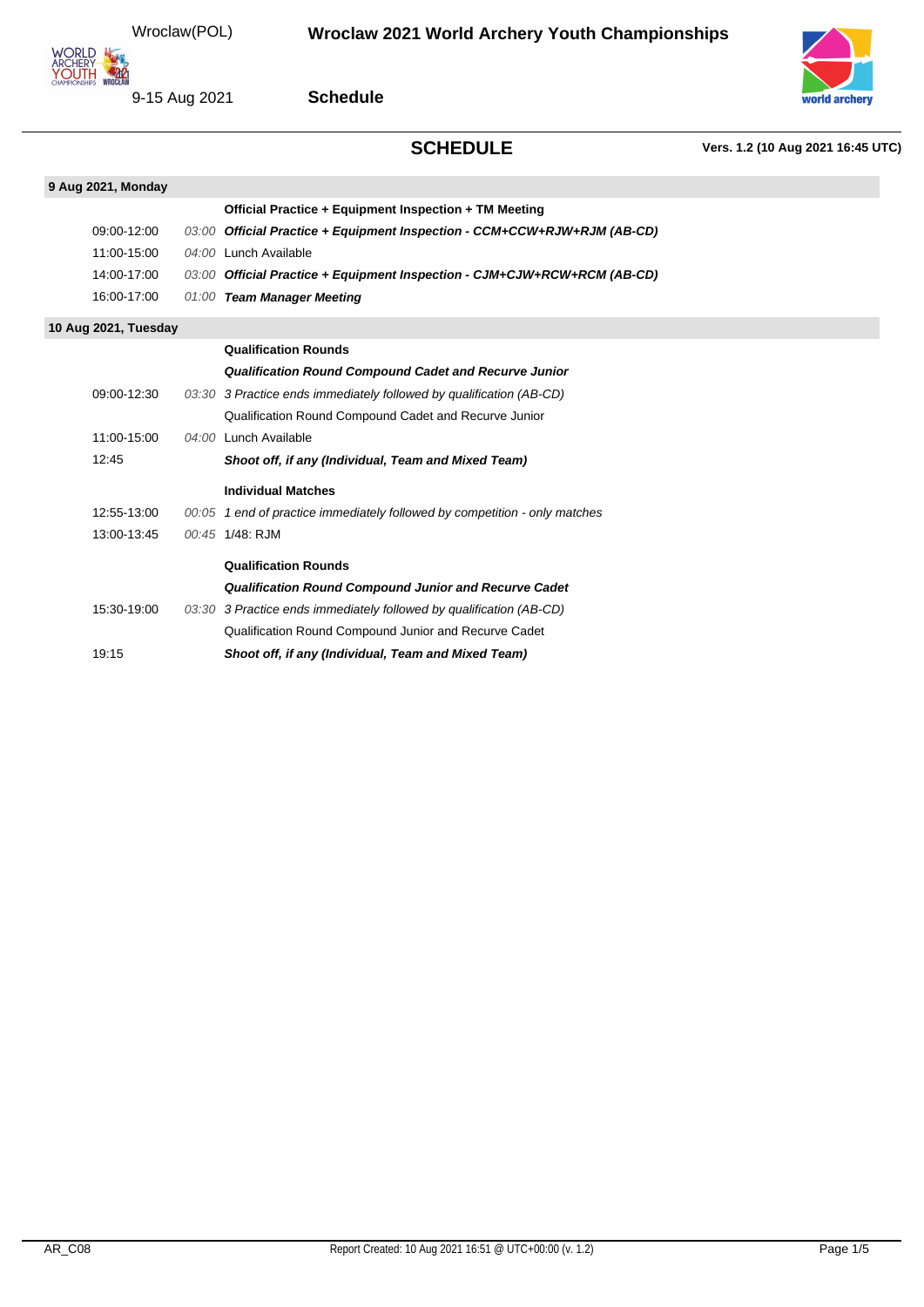

9-15 Aug 2021

### **Schedule**



# **SCHEDULE Vers. 1.2 (10 Aug 2021 16:45 UTC)**

| 11 Aug 2021, Wednesday |                                                                               |
|------------------------|-------------------------------------------------------------------------------|
|                        | <b>Individual Matches</b>                                                     |
| 09:00-09:15            | 00:15 3 ends of practice immediately followed by competition - only matches   |
| 09:15-10:00            | 00:45 1/48: RCM, RCW, CJM                                                     |
| 10:00-10:15            | 00:15 3 ends of practice immediately followed by competition                  |
| 10:15-11:00            | 00:45 1/24: RCM, CJM                                                          |
| 11:00-15:00            | 04:00 Lunch Available                                                         |
| 11:00-11:15            | 00:15 3 ends of practice immediately followed by competition                  |
| 11:15-12:00            | 00:45 1/24: RCW, CJW                                                          |
|                        | <b>Team Matches</b>                                                           |
| 12:00-12:15            | 00:15 3 ends of practice immediately followed by competition                  |
| 12:15-12:40            | 00:25 1/12: RCX, CJX                                                          |
| 12:40-12:55            | 00:15 3 ends of practice immediately followed by competition - only matches   |
| 12:55-13:25            | 00:30 1/12: RCM, CJM                                                          |
|                        | <b>Individual Matches</b>                                                     |
| 14:30-14:45            | 00:15 3 ends of practice immediately followed by competition - byes can shoot |
| 14:45-15:30            | 00:45 1/48: RJW                                                               |
|                        | Byes can shoot                                                                |
| 15:30-15:45            | 00:15 3 ends of practice immediately followed by competition - only matches   |
| 15:45-16:30            | 00:45 1/24: RJM, RJW, CCM, CCW                                                |
|                        | <b>Team Matches</b>                                                           |
| 16:30-16:45            | 00:15 3 ends of practice immediately followed by competition - only matches   |
| 16:45-17:10            | 00:25 1/12: RJX, CCX                                                          |
| 17:10-17:25            | 00:15 3 ends of practice immediately followed by competition - only matches   |
| 17:25-17:55            | 00:30 1/12: RJM                                                               |
|                        |                                                                               |

## **12 Aug 2021, Thursday**

### **Individual Matches**

| 09:00-09:15 | 00:15 3 ends of practice immediately followed by competition |
|-------------|--------------------------------------------------------------|
| 09:15-10:00 | 00:45 1/16: RJM, RJW, CJM, CJW                               |
| 10:00-10:40 | 00:40 1/8: RJM, RJW, CJM, CJW                                |
| 10:40-11:20 | 00:40 1/4: RJM, RJW, CJM, CJW                                |
| 11:00-15:00 | 04:00 Lunch Available                                        |
| 11:20-12:00 | 00:40 1/2: RJM, RJW, CJM, CJW                                |
| 14:00-14:15 | 00:15 3 ends of practice immediately followed by competition |
| 14:15-15:00 | 00:45 1/16: RCM, RCW, CCM, CCW                               |
| 15:00-15:40 | 00:40 1/8: RCM, RCW, CCM, CCW                                |
| 15:40-16:20 | 00:40 1/4: RCM, RCW, CCM, CCW                                |
| 16:20-16:55 | 00:35 1/2: RCM, RCW, CCM, CCW                                |
|             | <b>Team Matches</b>                                          |
| 16:55-17:10 | 00:15 3 ends of practice immediately followed by competition |
| 17:10-17:35 | 00:25 1/8: RCX, CCX                                          |
| 17:35-18:00 | 00:25 1/4: RCX, CCX                                          |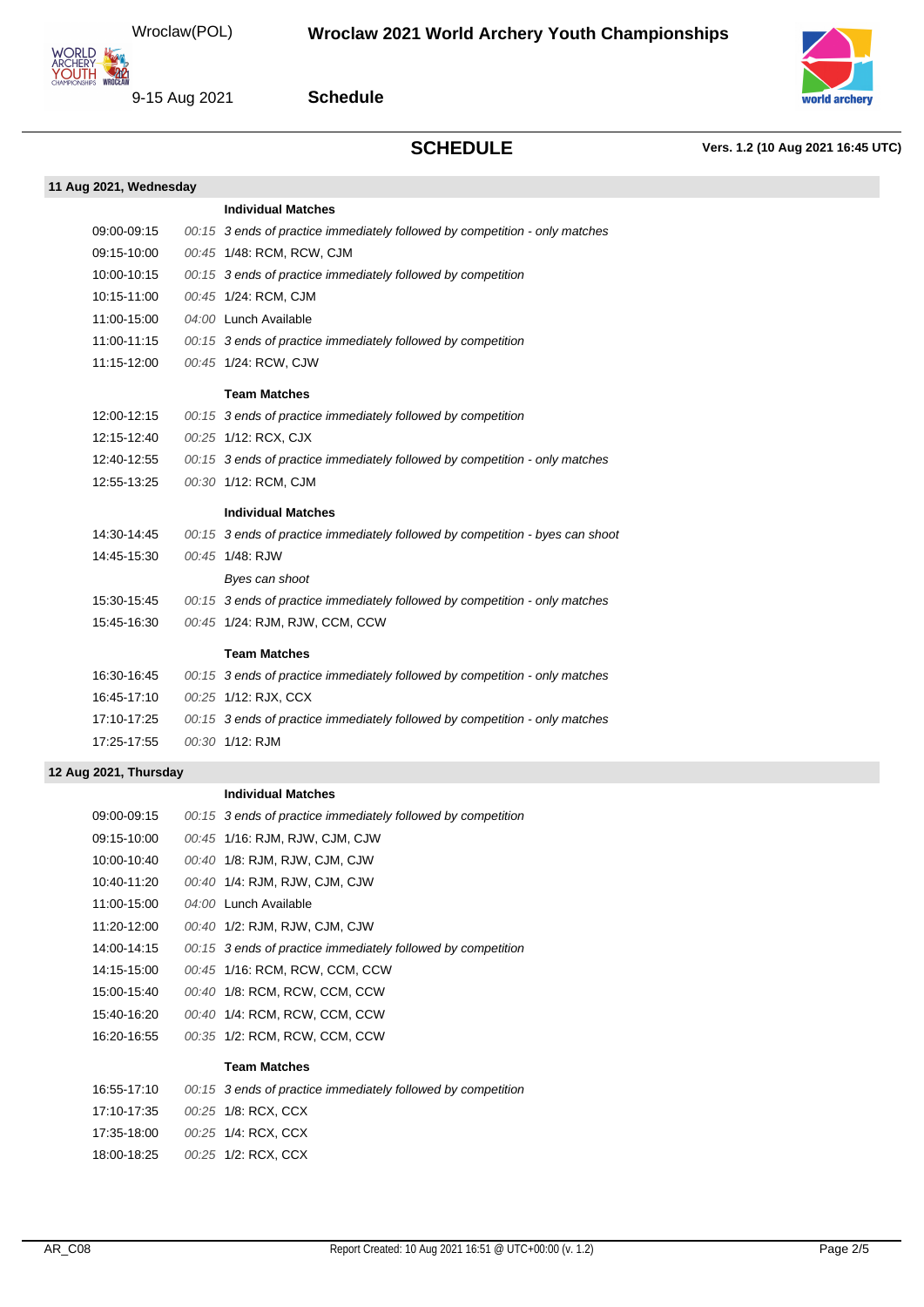

9-15 Aug 2021

## **Schedule**



**SCHEDULE Vers. 1.2 (10 Aug 2021 16:45 UTC)**

| 13 Aug 2021, Friday |                                                                               |
|---------------------|-------------------------------------------------------------------------------|
|                     | <b>Team Matches</b>                                                           |
| 09:00-09:15         | 00:15 3 ends of practice immediately followed by competition - byes can shoot |
| 09:15-09:45         | 00:30 1/8: RCM, CCM                                                           |
| 09:45-10:00         | 00:15 3 ends of practice immediately followed by competition                  |
| 10:00-10:30         | 00:30 1/8: RCW                                                                |
| 10:30-10:45         | 00:15 3 ends of practice immediately followed by competition                  |
| 10:45-11:15         | 00:30 1/4: RCM, RCW, CCM, CCW                                                 |
| 11:00-15:00         | 04:00 Lunch Available                                                         |
| 11:15-11:45         | 00:30 1/2: RCM, RCW, CCM, CCW                                                 |
| 13:00-13:15         | 00:15 3 ends of practice immediately followed by competition                  |
| 13:15-13:45         | 00:30 1/8: RJM, CJM                                                           |
| 13:45-14:00         | 00:15 3 ends of practice immediately followed by competition - byes can shoot |
| 14:00-14:30         | 00:30 1/8: RJW, CJW                                                           |
| 14:30-14:45         | 00:15 3 ends of practice immediately followed by competition                  |
| 14:45-15:15         | 00:30 1/4: RJM, RJW, CJM, CJW                                                 |
| 15:15-15:45         | 00:30 1/2: RJM, RJW, CJM, CJW                                                 |
| 15:45-16:00         | 00:15 3 ends of practice immediately followed by competition                  |
| 16:00-16:25         | 00:25 1/8: RJX, CJX                                                           |
| 16:25-16:50         | 00:25 1/4: RJX, CJX                                                           |
| 16:50-17:15         | 00:25 1/2: RJX, CJX                                                           |
|                     |                                                                               |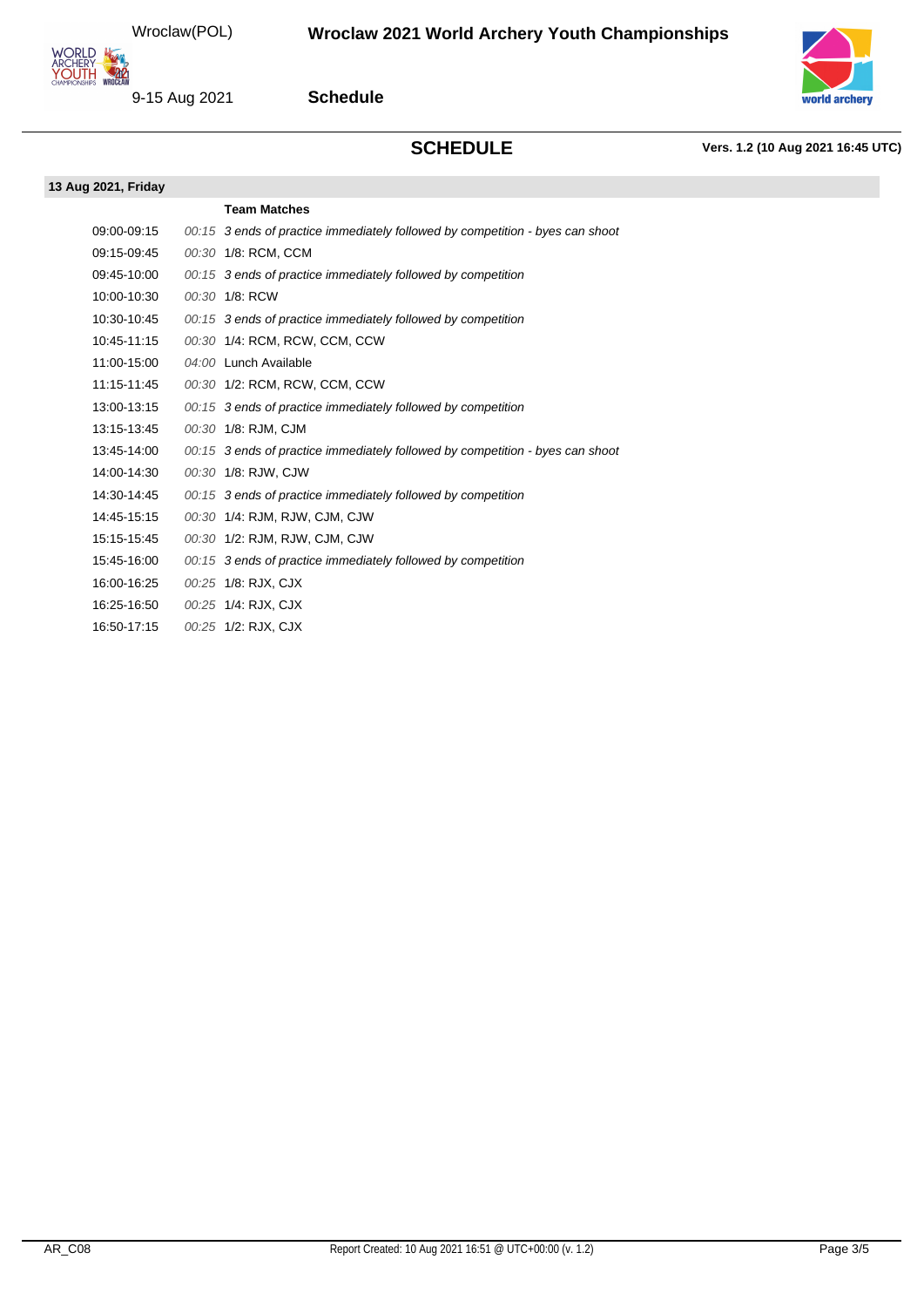

**Schedule**

**SCHEDULE Vers. 1.2 (10 Aug 2021 16:45 UTC)**

| 14 Aug 2021, Saturday |                                                                  |
|-----------------------|------------------------------------------------------------------|
| 09:00                 | Practice field open                                              |
|                       |                                                                  |
|                       | <b>Compound Cadet Finals</b>                                     |
| 10:00-10:25           | 00:25 Bronze: Compound Cadet Women Team                          |
| 10:25-10:50           | 00:25 Gold: Compound Cadet Women Team                            |
| 10:50-10:56           | 00:06 Award Ceremony - Compound Cadet Women Team                 |
|                       |                                                                  |
| 10:56-11:21           | 00:25 Bronze: Compound Cadet Men Team                            |
| 11:21-11:46           | 00:25 Gold: Compound Cadet Men Team                              |
| 11:46-11:52           | 00:06 Award Ceremony - Compound Cadet Men Team                   |
|                       |                                                                  |
| 11:52-12:12           | 00:20 Bronze: Compound Cadet Mixed Team                          |
| 12:12-12:32           | 00:20 Gold: Compound Cadet Mixed Team                            |
| 12:32-12:38           | 00:06 Award Ceremony - Compound Cadet Mixed Team                 |
|                       | <b>Individual Matches</b>                                        |
| 12:38-12:50           | 00:12 Bronze: Compound Cadet Women                               |
| 12:50-13:02           | 00:12 Gold: Compound Cadet Women                                 |
| 13:02-13:08           | 00:06 Award Ceremony - Compound Cadet Women                      |
|                       |                                                                  |
| 13:08-13:20           | 00:12 Bronze: Compound Cadet Men                                 |
| 13:20-13:32           | 00:12 Gold: Compound Cadet Men                                   |
| 13:32-13:38           | 00:06 Award Ceremony - Compound Cadet Men                        |
| 13:38-15:00           | $01:22$ Lunch Break                                              |
| 14:00                 | Practice field open                                              |
|                       |                                                                  |
|                       | <b>Compound Junior Finals</b>                                    |
| 15:00-15:25           | 00:25 Bronze: Compound Junior Women Team                         |
| 15:25-15:50           | 00:25 Gold: Compound Junior Women Team                           |
| 15:50-15:56           | 00:06 Award Ceremony - Compound Junior Women Team                |
| 15:56-16:21           | 00:25 Bronze: Compound Junior Men Team                           |
| 16:21-16:46           | 00:25 Gold: Compound Junior Men Team                             |
| 16:46-16:52           | 00:06 Award Ceremony - Compound Junior Men Team                  |
|                       |                                                                  |
| 16:52-17:12           | 00:20 Bronze: Compound Junior Mixed Team                         |
| 17:12-17:32           | 00:20 Gold: Compound Junior Mixed Team                           |
| 17:32-17:38           | 00:06 Award Ceremony - Compound Junior Mixed Team                |
|                       |                                                                  |
| 17:38-17:50           | <b>Individual Matches</b><br>00:12 Bronze: Compound Junior Women |
| 17:50-18:02           | 00:12 Gold: Compound Junior Women                                |
| 18:02-18:08           | 00:06 Award Ceremony - Compound Junior Women                     |
|                       |                                                                  |
| 18:08-18:20           | 00:12 Bronze: Compound Junior Men                                |
| 18:20-18:32           | 00:12 Gold: Compound Junior Men                                  |
| 18:32-18:38           | 00:06 Award Ceremony - Compound Junior Men                       |
|                       |                                                                  |